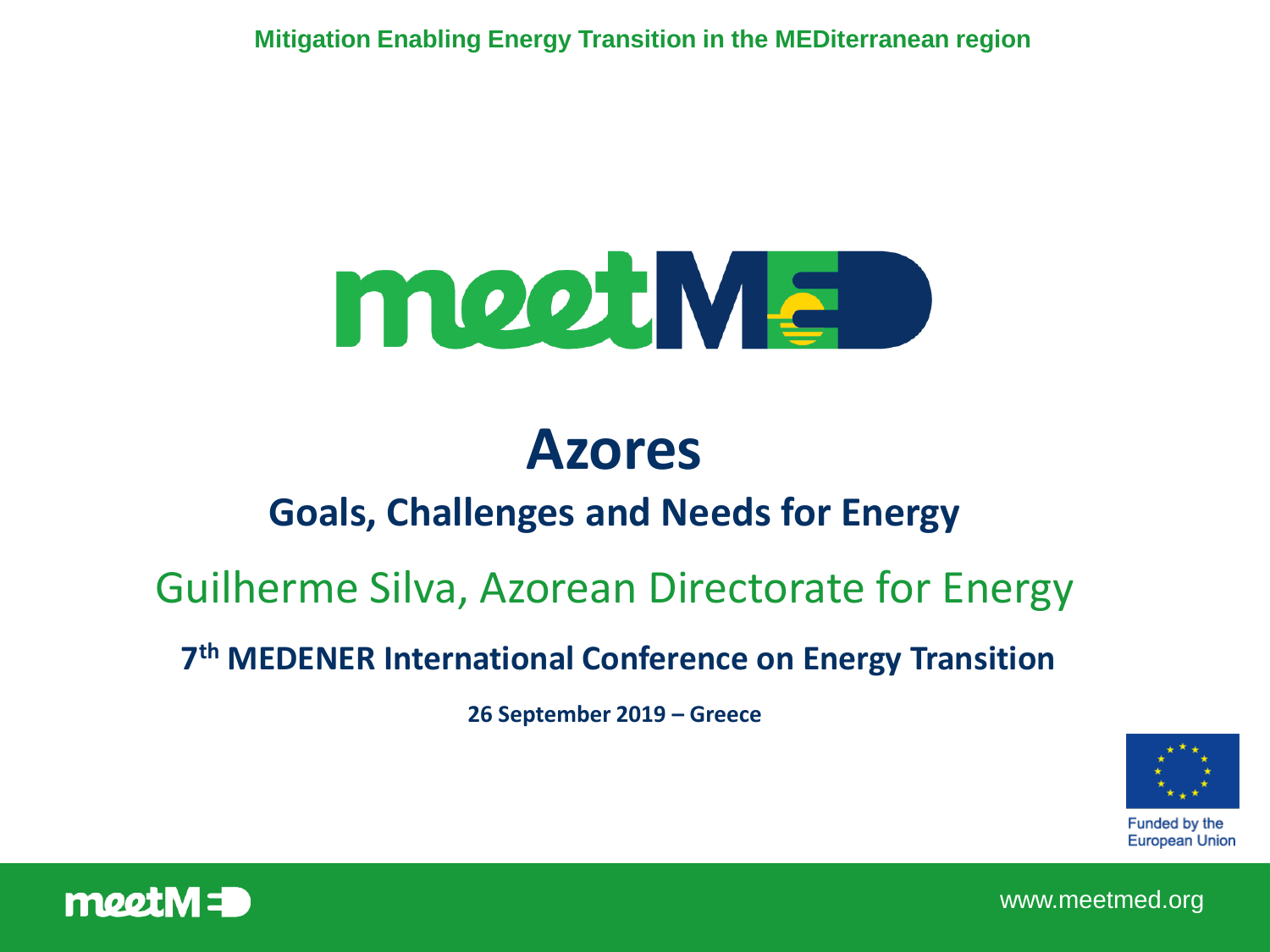

# **OVERVIEW: Açores**

- Population ~250k people
- 9 inhabited islands
- Economic focus: dairy industry and tourism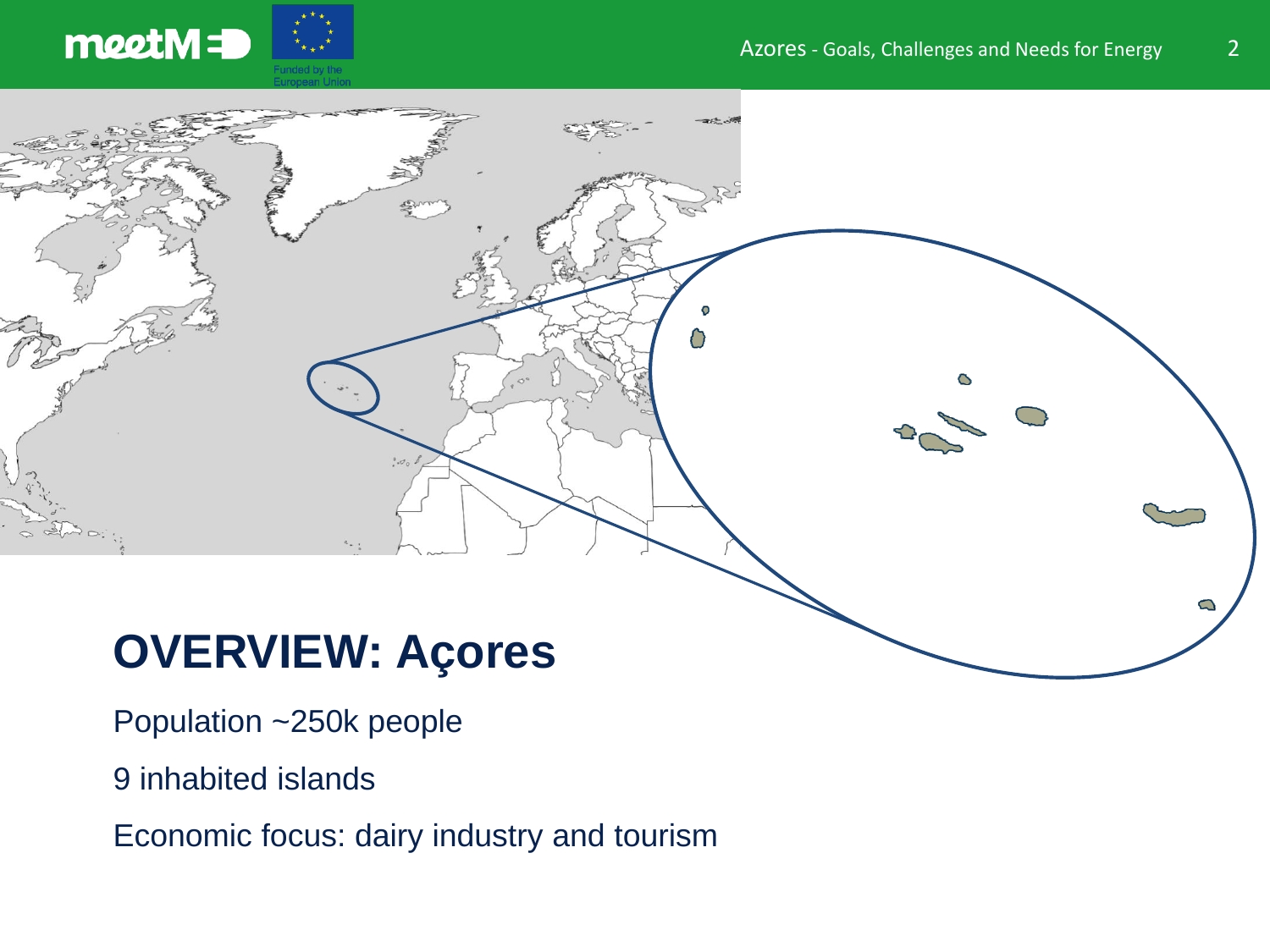

Clean and sustainable energy system, that respects the planet and its ecosystems.

Affordable and leveraging competitiveness.

# **Clean**, **secure** and **competitive** energy for **all**

Secure and reliable energy, that is available when needed and in appropriate form and quality.

Widespread accessibility by all, especially by those in greater difficulty.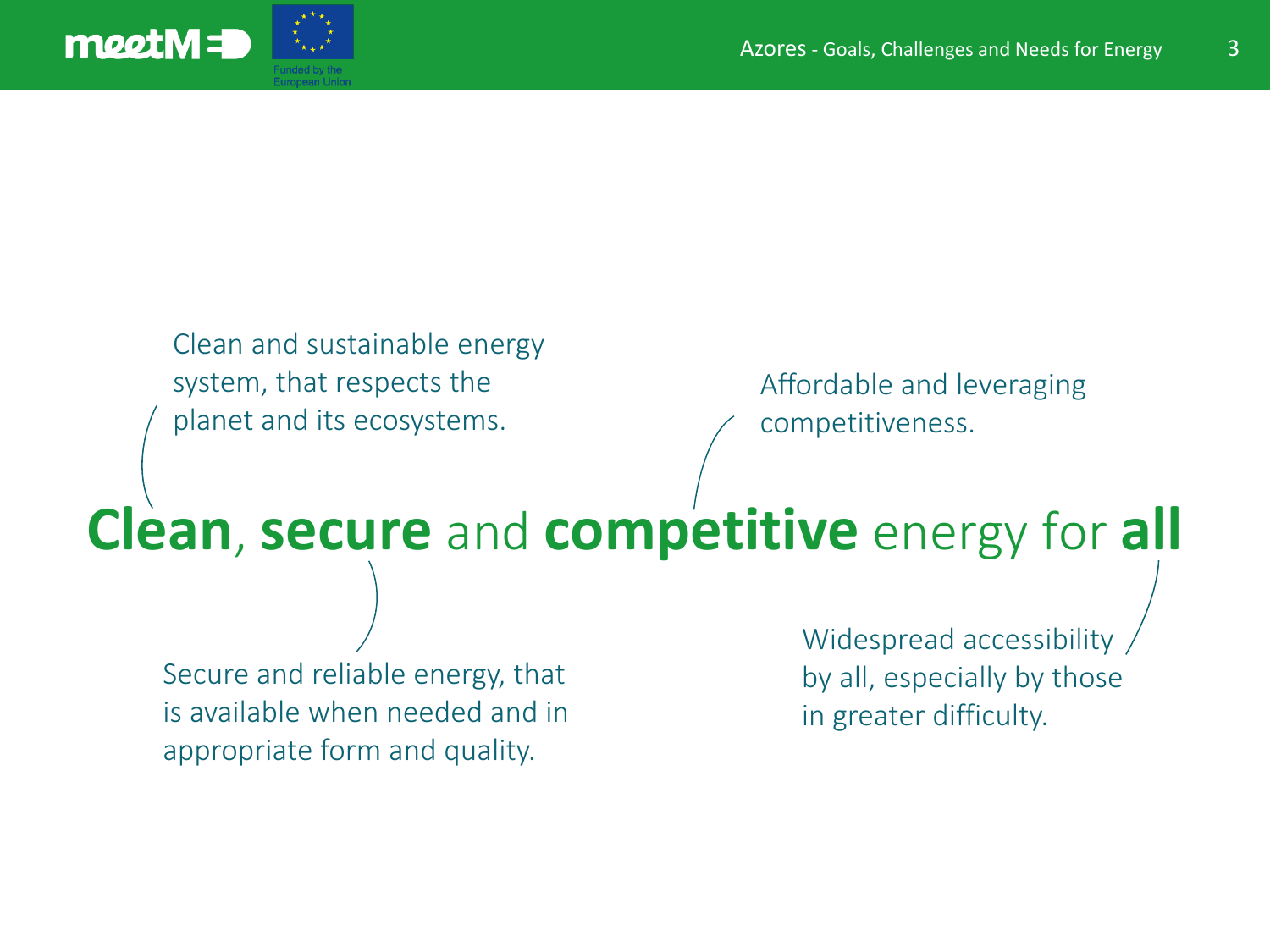

#### **Energy Flow in the Azores**(ktoe, 2015)

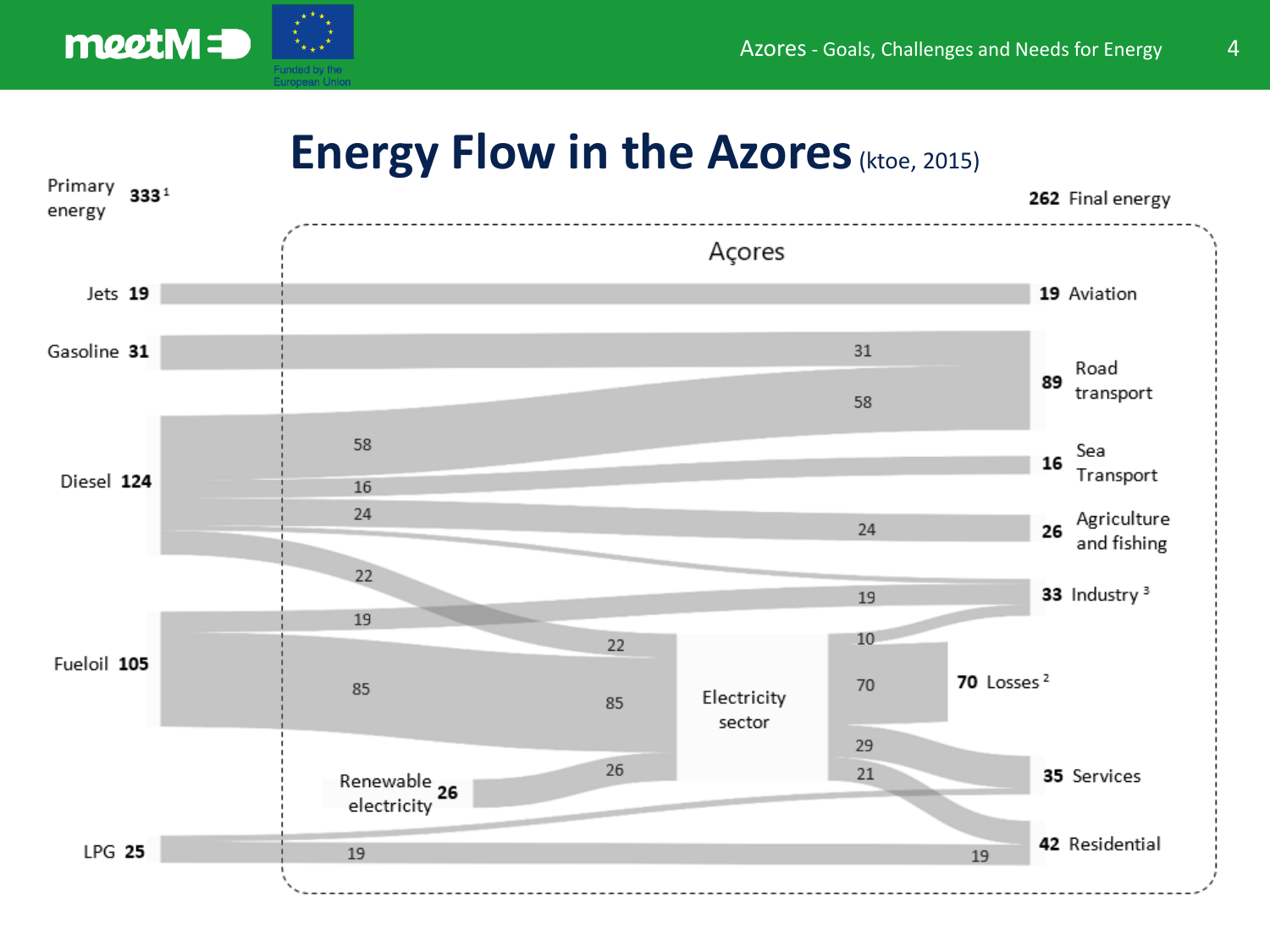



### **Share of renewable electricity**

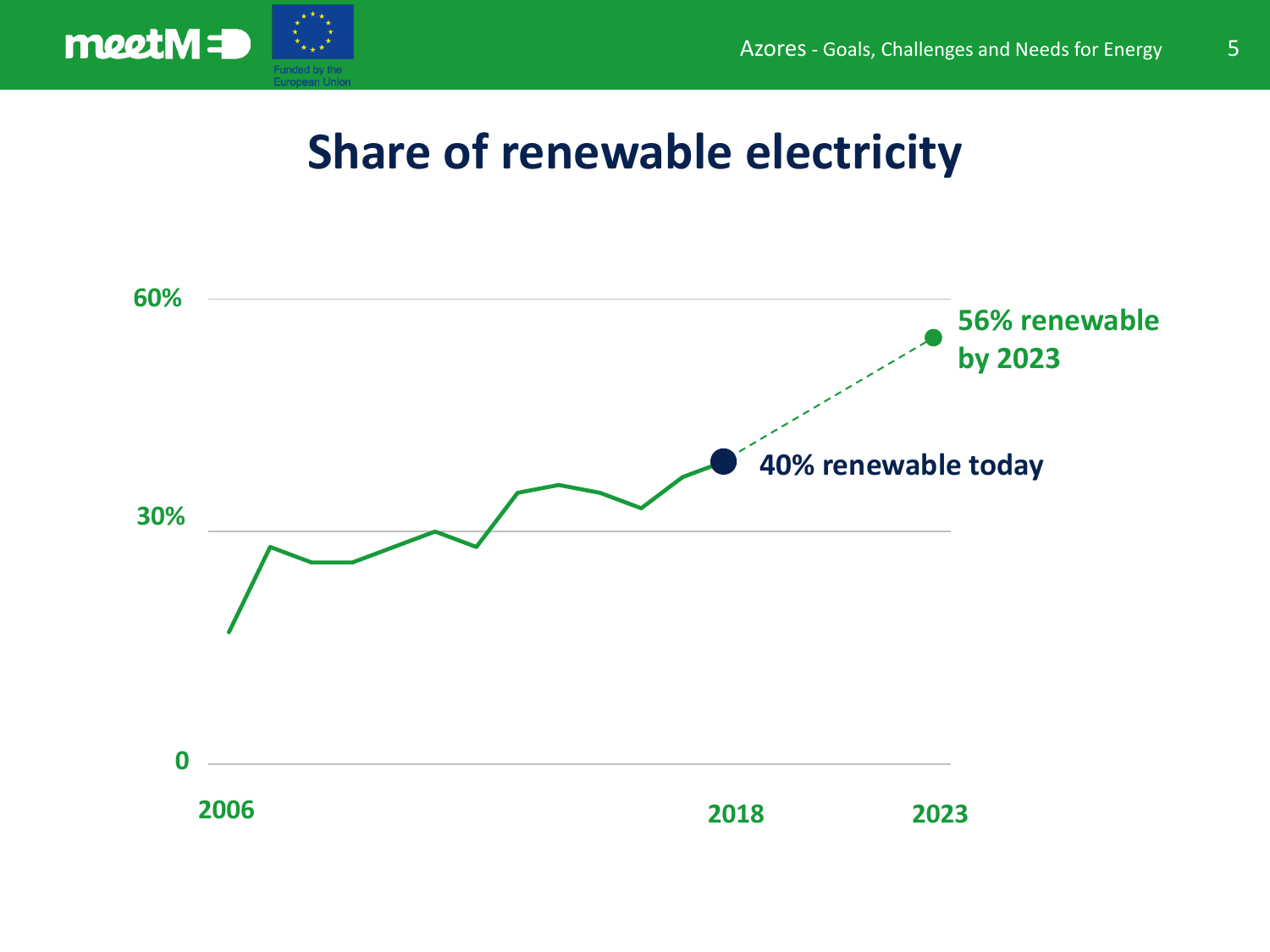

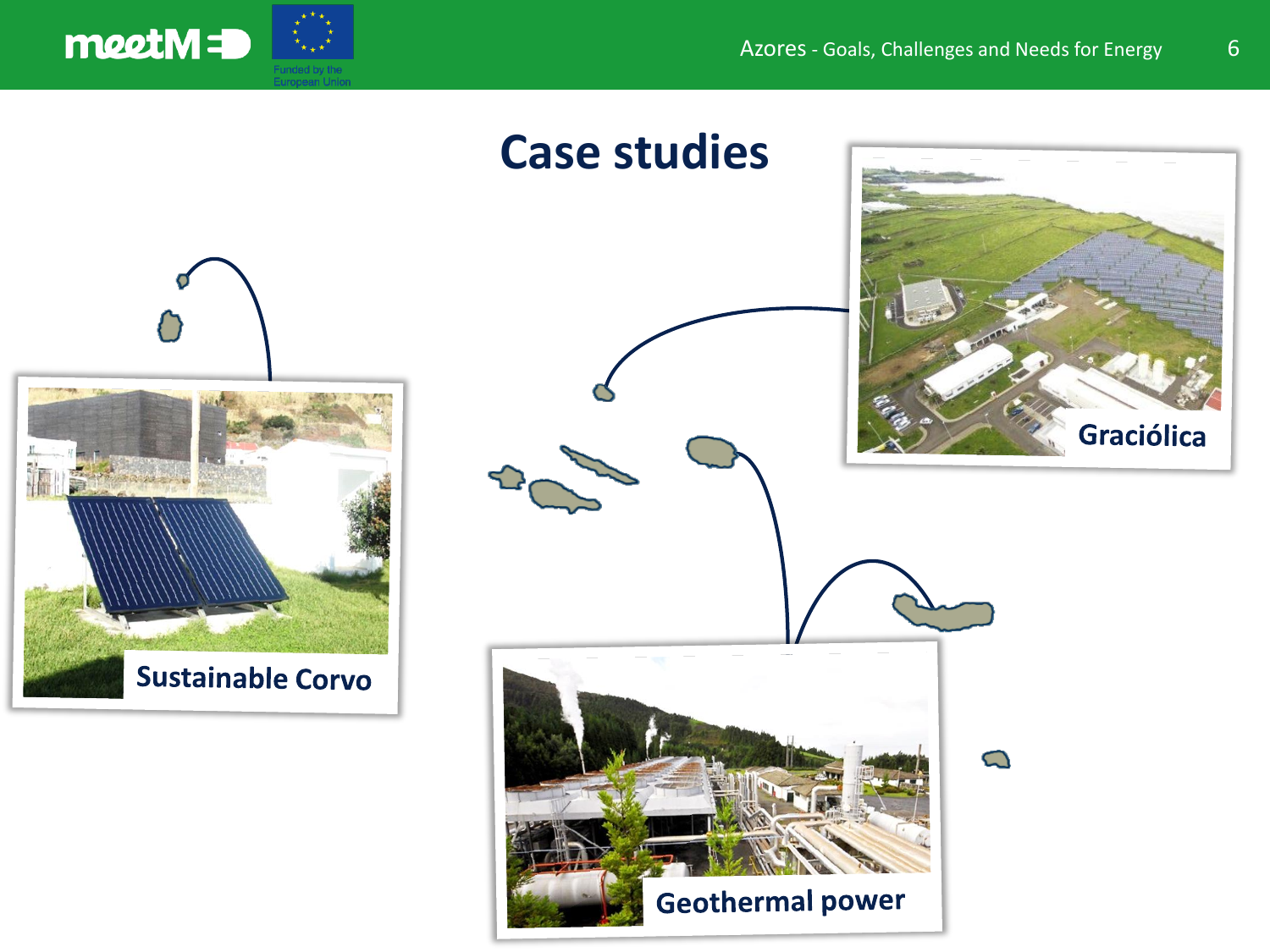





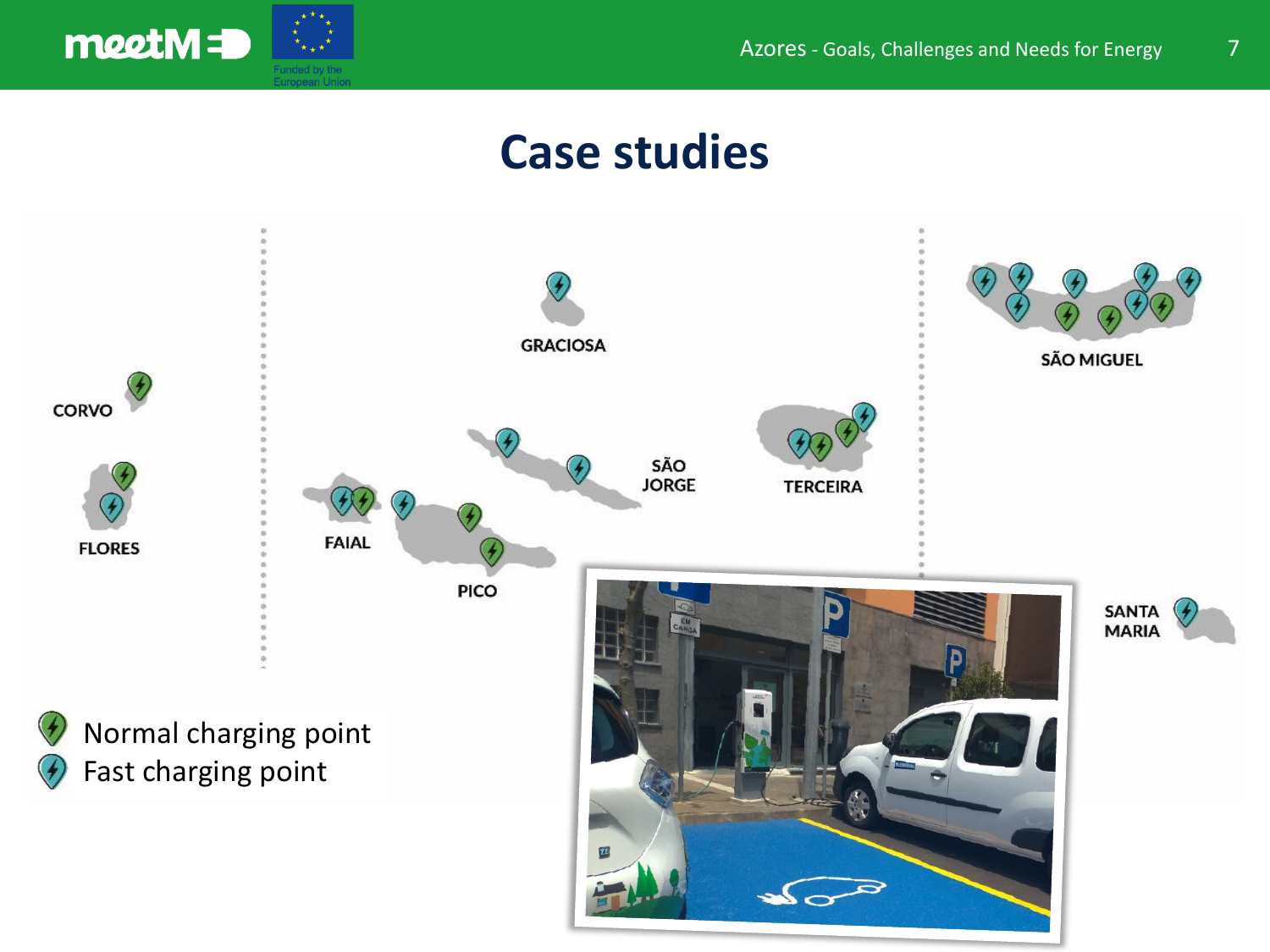

## **Case studies**